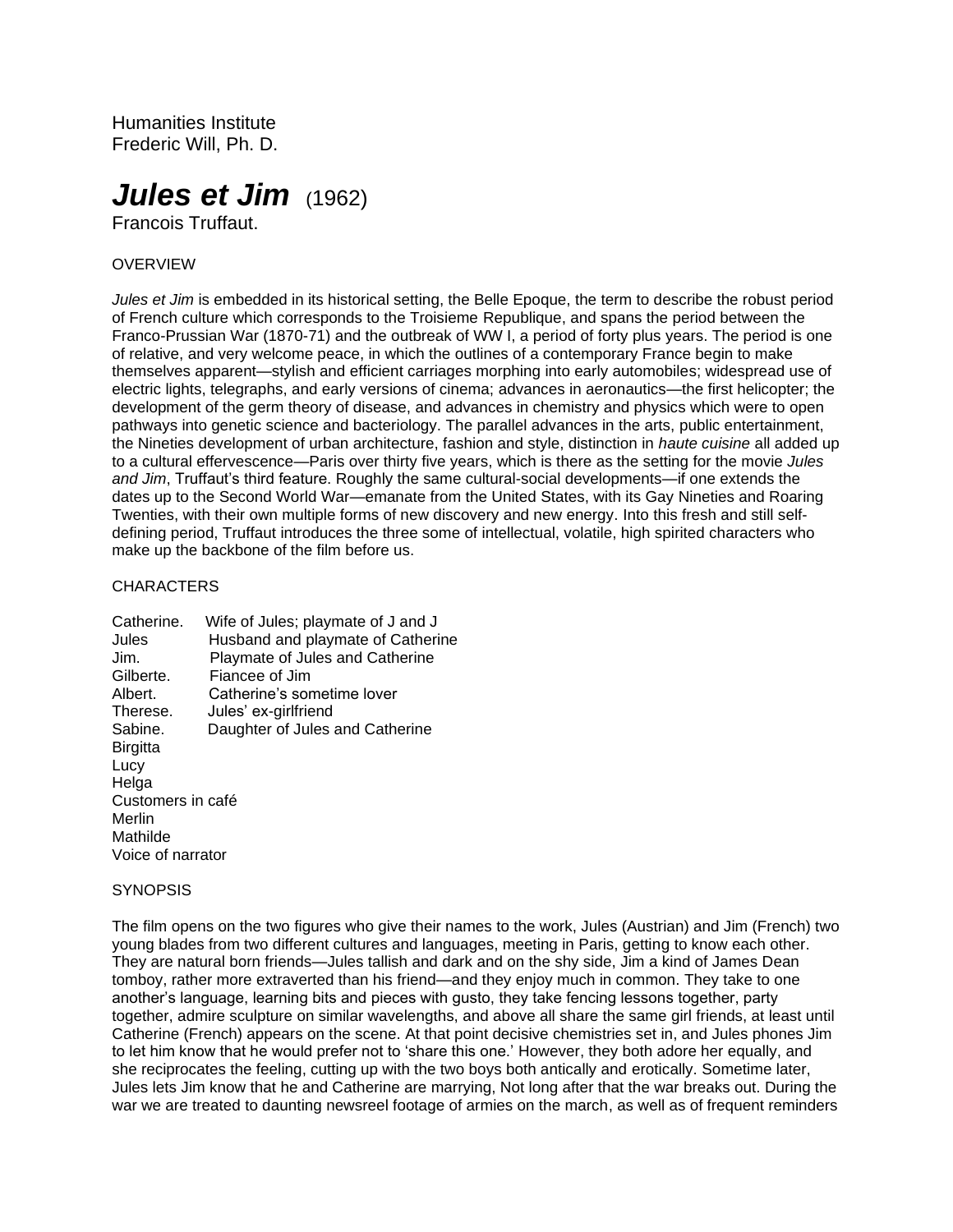that Jules and Jim remain as close as ever, and live under terrible fear of shooting one another, as members of opposing armies.

After the war things are different, for everybody. Jim returns to visit Jules in the mountain chalet (in Germany) where the married couple are living. Jules is gloomy. He realizes that Catherine has been having various affairs while he was away at war, and he sees that she no longer has strong feelings for him. Jim listens with interest, and both men realize that it would be in alignment with their threepart relation, if Jim were to take over as active lover, or perhaps to marry Catharine, if she agrees. The 'if she agrees' is no small matter, and in the end, after she and Jim have tried procreating—successful in the conception but the baby is stillborn—and after she has flirted a little more, slept around with her boyfriend Alfred--the conditions for an effective threesome seem to have been dashed. Indeed they have. This beautiful and charming woman, who coordinated effectively into the duo of close male buddies, has ultimately acted out beyond the limit. The three of them find themselves again in Paris, partying with friends; Catherine asks Jim to take her for a ride. As they go out, Catherine motions to Jules, that he should watch them as they ride. She takes the wheel, drives slowly toward the lake, and goes straight off a bridge into the lake, where she and Jim drown. It is up to Jules to cremate them.

## **STORY**

**Setting.** the setting is the Belle époque Paris discussed above, and firmly embedded in it a pair of young men in their late twenties who delightedly discover one another, young blades on the make, sophisticated, attractive, intelligent and adventurous. For a long time the two of them are happy in one another's company, seemingly prosperous and content. Everything from fencing to art-connoisseurship to girls unites them, until eventually they find a single captivating girl, Catherine, who fascinates them both: until one of the guys, Jules, says 'let's not share, I'll keep this one for my own.' This threat to the unity of the two guys is as it turns out essentially a challenge, for in the following narrative, concerning the two men, the wedge of Catherine will in fact not be enough to separate them—until the end of the tale.

**Complexification**. The fine balance that held the threesome together is not guaranteed. It is the product of a special moment when the fun of being together as a threesome in Paris has not yet begun to come apart from within. Clearly, as we know from the above synopsis, the present almost geometrical stasis, among the three partners, was fragile. The two males, as it happens, had a reliable relation to one another, but Catherine was if life loving and stimulating to the guys, also frivolous, fanciful, and capable of flights of fancy which left the males feeling intrigued and perplexed. It is evident that the war, which pits the two males' cultures against one another, provides a fresh challenge to all the participants. Jules and Jim were destined to consolidate their mutual feelings, but after the war the old *joie de vivre* of the group was gone.

**History.** How would they ever regain the *joie de vivre* of fancying the ideal in primitive sculpture, of running down paths in the woods as a threesome, or of listening to Jules read aloud, in the fencing studio, the story of the meeting and friendship of the two guys? The footage of tanks moving unfeelingly through great European city centers is Truffaut's way of telling us that the party is over, and that the cold bite of history will intrude forever on the lives of our three children of the Belle Epoque. (Truffaut is a master of characterizing time as flow; the sense of argumentative wearing down that pervades the time of young Antoine, the time of no time at all, free air, that at best buoys Catherine and the guys, and now the time of the inexorable, that pounds mercilessly into the lives of our three friends.

**Apres-guerre.** After the war new realities squat in the center of our three no longer so young lovers of life. Jules and Catherine are living in their chalet in the woods, in Germany, and have produced a daughter. Jim comes to visit them, finding Catherine at the cold mountainous rail stop, ready to meet him. Jules is said to be absent, to have gone into the city; a wrinkle that is disturbing and confusing to Jim, although he delights himself with the meeting young Sabine, the daughter of Jules and Catherine. After Jules has returned, and the trio of old friends has begun to restore some of their old easiness, it becomes clear that their personal constellation has changed. Jules is no longer intimate and playful with Catherine, though the presence of the little girl is clearly a source of joy to the group. Jim stays on with Jules and Catherine, and for a good while they resume the style of *Zusammenleben* to which they were accustomed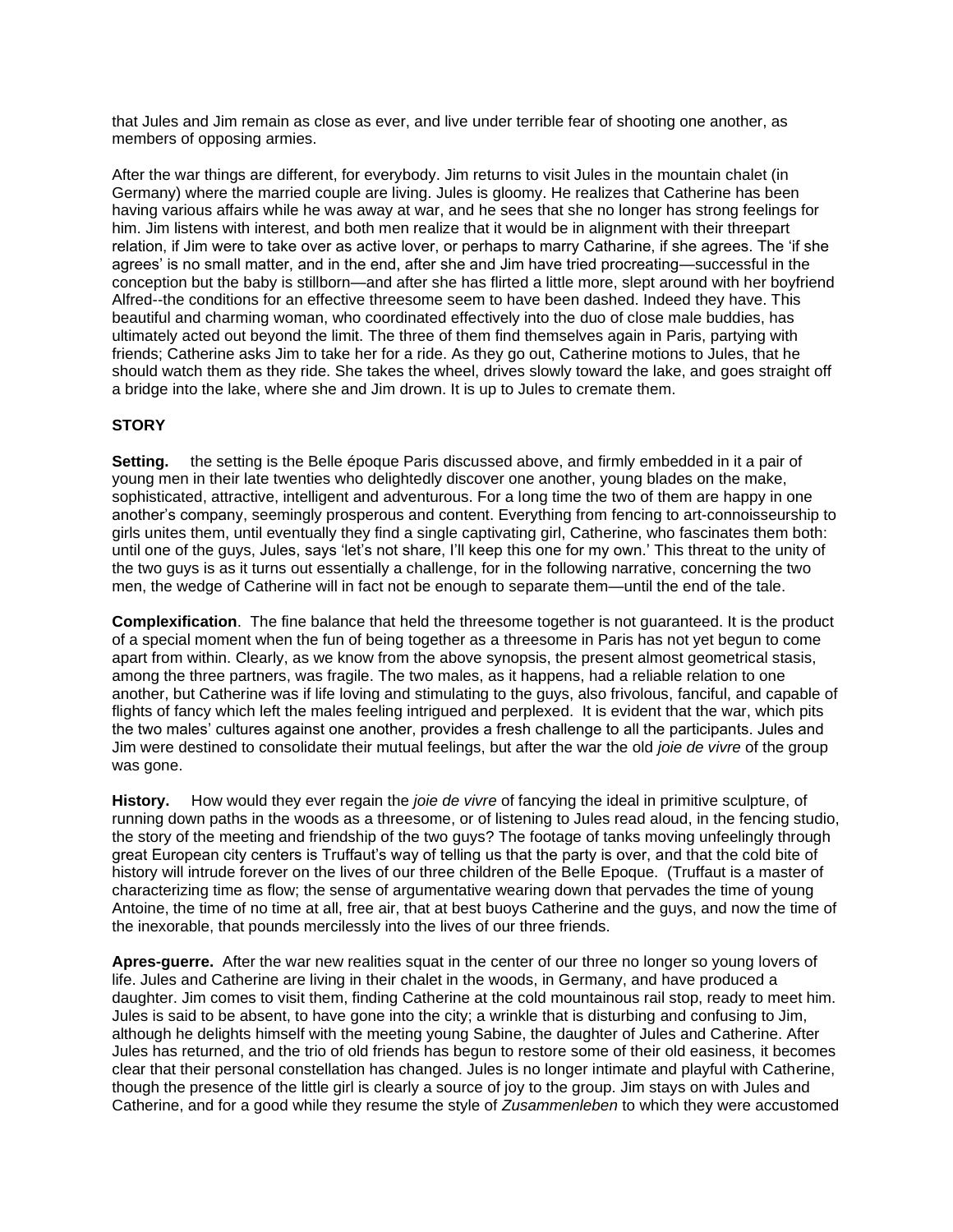before the war. That is, until Jules confesses to Jim that he believes his marriage with Catherine will not last. The two guys clearly envisage the possibility that it is time for jim to play husband, if not perhaps to face the possibility that Catherine is too capricious for marriage.

**Crunch.** Seeing this crumbling situation from her angle, and in no mood to be left alone, Catherine starts a powerful seduction campaign directed at Jim, who still treasures her from the good old prewar days in Paris. Jules gradually grows desperate, at the thought that he may be left behind; as security he gives his blessing for the couple to marry, so that he will have a permanent opportunity to visit his two best friends, one of whom is now his ex-wife. For a while, Jules continues to live with the other two, in the same chalet. Letters are exchanged between Catharine and Jim, meanwhile, in which we learn that the couple is seriously frustrated by their lack of success in procreating. Before long Catharine writes to announce that she is pregnant, but then Jim is soon informed, in a letter from Jules, that Catherine's pregnancy has resulted in a miscarriage.

**Finale.** The long tale of unwinding is gradually devolving into a condition very unlike the early ebullience of the life-loving trio. The group is almost dissolved. At about this time Jim runs into Jules in Paris. The three of them sit down at an outside café; at a certain moment Catharine whispers to Jim that she would like him to get in her car with her. She asks Jules to watch them, then drives the car off an abandoned bridge into the lake, killing Jim and herself. Jules is left with the job of seeing his friends' ashes buried in a columbarium of the nearby Pere Lachaise cemetery.

#### **Themes**

**Freedom. "Joie de Vivre"** French is the language to describe this condition, of living life wholly and to the fullest. The urban setting of Belle Epoque Paris will seem to have been the perfect setting for the enjoyment of life; urban architecture tooled to lightness and grace, mirroring ponds, elegant parks. The joy of our three central characters could not have been more vividly enhanced than in the city of eternal light.

**Transience.** The sense of transience is powerful in *Jules and Jim.* The fragile relation of the three member trio is constantly threatened, whether it be by war or by internal volatility—Catharine never at rest, the two men torn between love for Catharine and fondness for one another.

**Sexuality.** The entire film centers around the sexual vibes among the three central figures. Heavy sex this is not. When we see Jim and Catharine making out, in the chalet in Germany, we hear giggling, we see a kind of puppyish thrashing around on a bed in a sun filled room. Gentleness and desire blend erotically. A graceful play of bodies suits the life scape of the *belle époque.*

**Jealousy.** There is inevitable jealousy, among the threesome at the center of our film. Given the proximity of the lovers, however, what strikes us most is the lightness and non possessiveness of the sexual hold the partners exercise over one another. Appreciation rather than possession is the keynote. Catherine moves from Jules to Jim when it seems a move favorable to the group pleasure.

**Friendship**. The homoerotic between Jules and Jim resides in the sense that neither is complete without the other. Their friendship, which is equally strong, does not define them but gives them a behavioral ground rule: to support one another. If Jules is losing his grip on Catherine, Jim will over to take her in marriage, while keeping her emotionally available to Jules. Jim provides the same friendship for Catherine; when he goes to her for a visit in the mountain chalet, where she lives with Jules and the baby, Jules 'is not there,' and Jim knows there is trouble in the marriage. He comforts Catherine, plays with the lovable baby, and helps hold the fort for mother.

**Love.** As distinct from friendship or homoerotics, love is about self-sacrifice for another person. Catherine is not self-sacrificing; she is too self-centered and volatile. Jim and Jules are prepared, from the beginning of their relation to this volatile woman, to yield to one another as central lover and even spouse. Jim